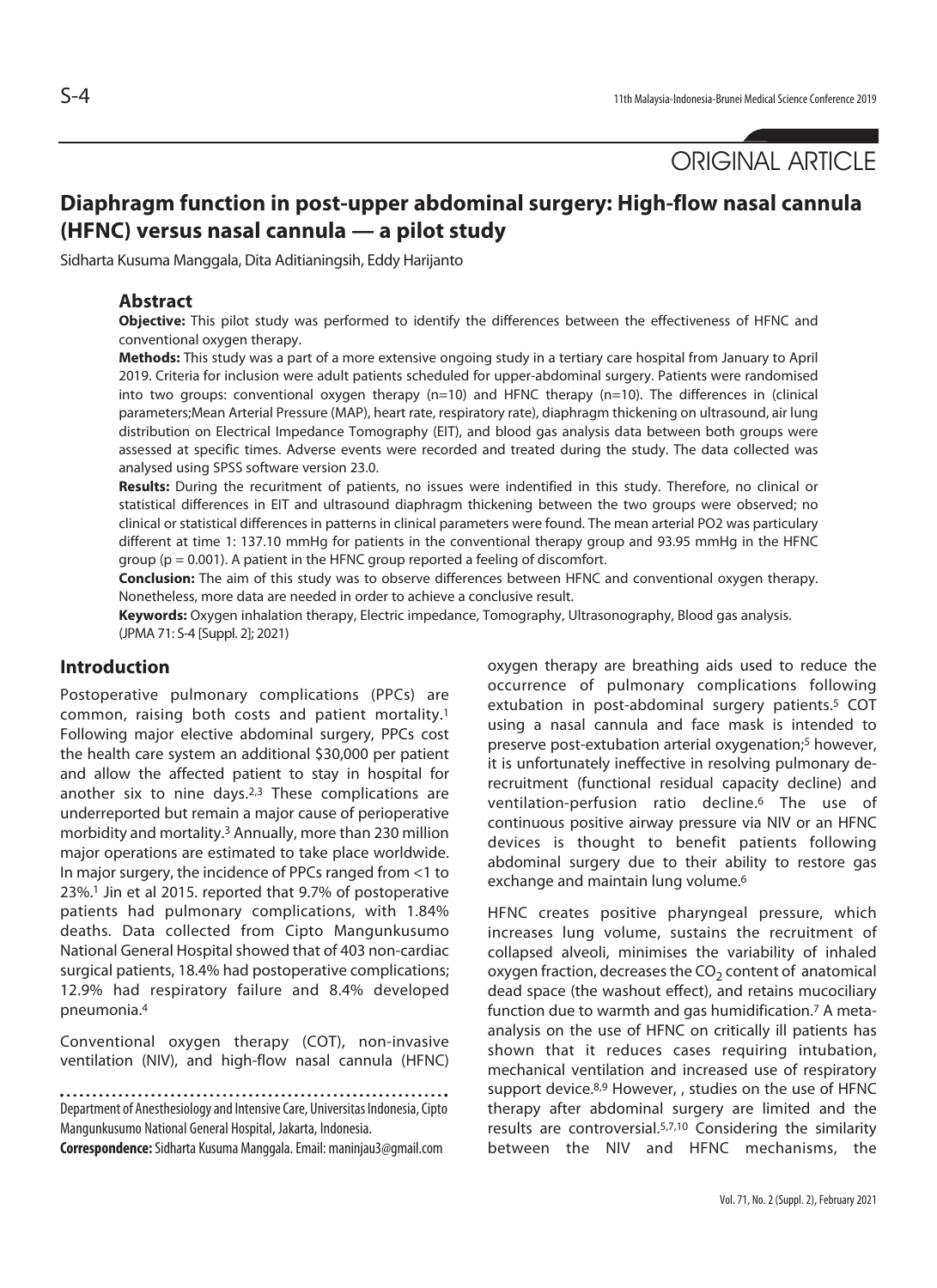effectiveness of NIV therapy in improving the outcomes of post-abdominal surgery patients was used as a benchmark for this research on the use of HFNC on postabdominal surgery patients.11-14

The effects of HFNC intervention in ventilation and lung volume were analysed using techniques such as electrical impedance tomography (EIT) and ultrasonography. EIT is a radiation-free, non-invasive technique to obtain realtime images of and data regarding patients' ventilation and lung volume.5,15 It can be used to estimate lung aeration regionally and globally.16 Bedside ultrasonography can be a simple and non-invasive method of observing diaphragm function and postabdominal surgery for patients' breathing.17

Perbet et al 2015. have shown that the application of progressive HFNC flow significantly improves lung volumes and oxygenation and significantly increases the right diaphragmatic excursion.10 However, Umbrello et al 2015. have found that the ultrasound thickening fraction (TF) of the diaphragm in critically ill patients decreased significantly when ventilator support was increased, whereas diaphragmatic excursion was unaltered.<sup>17</sup>

Patients in the HFNC group had lower respiratory rates compared to conventional oxygen therapy,10,18 while the heart rate and MAP of patients in both groups were similar.<sup>18</sup> The PaO<sub>2</sub>/FiO<sub>2</sub> ratio was significantly higher with HFNC at 24 hours and 48 hours.18

Futier et al 2015. studied the effect of early HFNC use on hypoxaemia in patients after major abdominal surgery and found that with HFNC, 21 per cent of patients (23/108) had hypoxaemia (defined as peripheral SaO2 < 92 per cent while breathing 10 L/min oxygen, PaO2 < 60 mmHg on room air or PaO2 < 80 mmHg while breathing any additional oxygen), compared to 24 per cent (27/112) of patients treated with standard oxygen 1 hour after extubation. The incidence increased from 27% (27/108) to 30% (34/112) following discontinuation of treatment.19

This pilot study was designed to identify any variations in diaphragm contraction and lung distribution between HFNC and COT. This pilot study will also provide valuable information on protocol feasibility, consent and screening procedures and data collection processes which can be used as input for a more extensive study. To our knowledge, this is the first study in Indonesia to compare the effects of COT and HFNC oxygen therapy on diaphragm function in patients with post-upper abdominal surgery.

# **Material and Methods**

Diaphragm function and lung distribution in post-upper abdominal surgery patients receiving HFNC therapy will be better than those of patients receiving COT.

This study was an unblinded, randomised controlled study that was part of an ongoing research at Cipto Mangunkusumo National General Hospital, Jakarta, Indonesia. This study was approved by the Ethics and Research Committee of the University of Indonesia (1132/UN2.F1/ETIK/2018) and registered as ID: NCT04059614 by ClinicalTrials.gov website.

The primary objective of this study was to observe the diaphragm function and lung distribution of post upperabdominal surgery patients. The secondary objectives of this study were to assess clinical parameters (MAP, heart rate, respiratory rate) and arterial oxygen pressure differences between the two groups.

As this was a pilot study, no power calculation was made. A convenience sample of 20 patients was selected for a feasible duration of study. The patients were treated at Cipto Mangunkusumo Hospital between January and April 2019, The consecutive sampling method or enumerative sampling method which every subject meeting the criteria of inclusion was selected until the required sample size was achieved, was used.20 Subjects of this study were recruited, consented, and clarified according to the hospital and ethical committee by-laws.

Subjects of this study were admitted patients undergoing upper abdominal procedure and subsequently required mechanical ventilation in the Intensive Care Unit (ICU) of Cipto Mangunkusumo Hospital.

The patients selected met the following criteria. They were between 18 and 65 years of age, with the American Society of Anaesthesiologist (ASA) physical classification I-III, the Body Mass Index  $<$  30, a patent airway, the preoperative Measurement of Exercise Tolerance before Surgery score > 4, and the Portsmouth Physiological and Operative Severity Score for the Enumeration of Mortality and Morbidity (P-POSSUM) mortality score < 10 %.

Patients who were uncooperative, had DNR status, had installed tracheostomy, had pleural effusion, pneumothorax or pulmonary atelectasis, had spontaneous extubation, had been mechanically ventilated for more than 7 days, or had dropped out were excluded.

The participating patients were randomised using a computerised generating table of random numbers (www.randomizer.org)21 into two groups of 10. The HFNC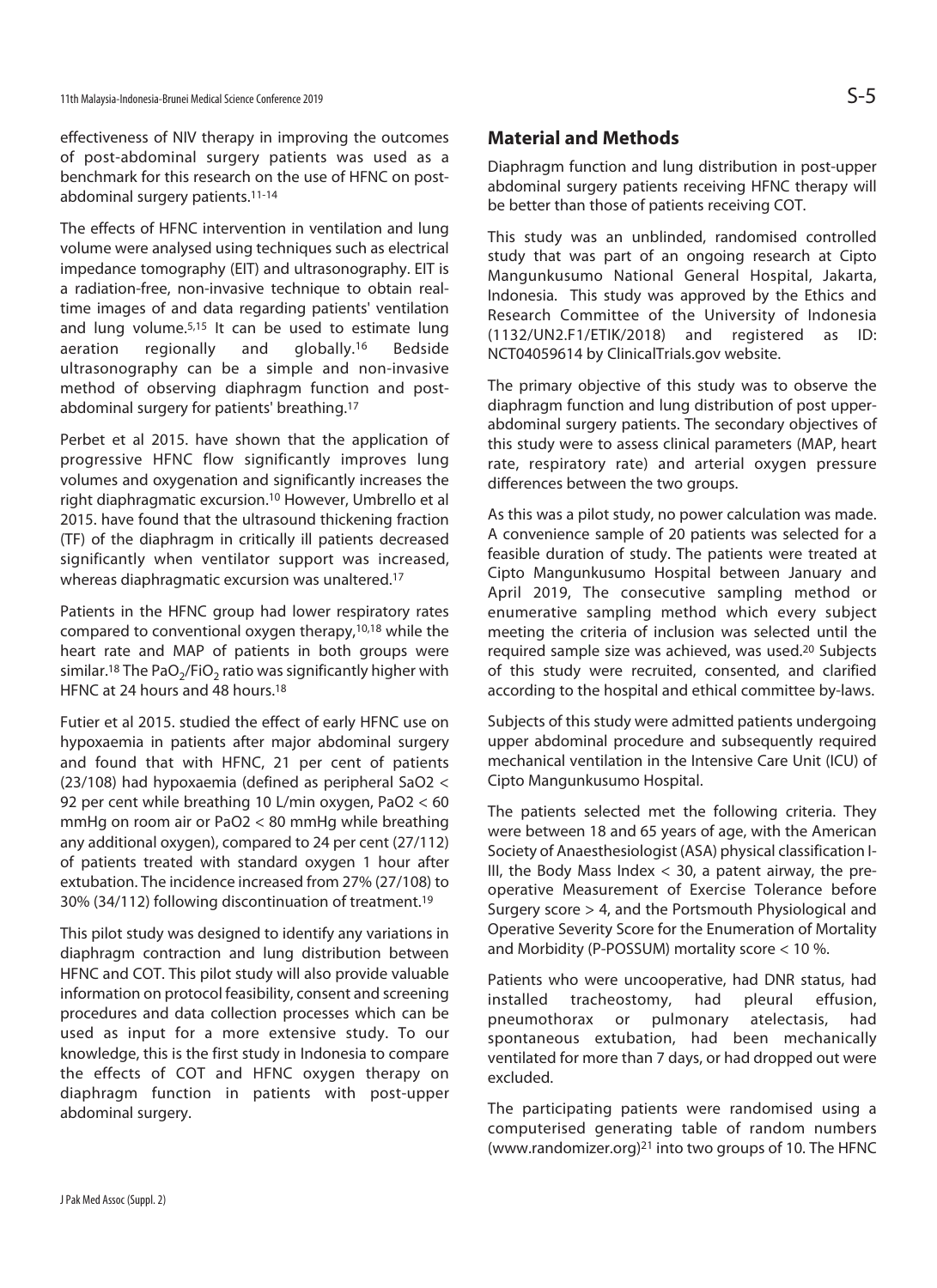

**Figure:** The CONSORT diagram.

group was the intervention group, and the COT group was the control group (Figure-1).

Patients who underwent upper abdominal surgery required general anaesthesia in conjunction with epidural anaesthesia were included. Central venous catheter and invasive, arterial blood pressure monitoring were then installed. The mechanical ventilation method using lungprotective technique was specified according to the following parameters: ventilation volume control mode (VC)/ pressure control (PC), tidal volume 6-8 mL/kg/body weight, initial respiratory rate 12x/minute, PEEP 5-10 cmH20, oxygen fraction 30-50 per cent with target saturation > 92 per cent, and EtCO2 maintained between 30-40 mmHg. All patients received intravenous fluids and blood products with clinical consideration without violating the standard operating procedure or work instruction of Cipto Mangunkusumo National General Hospital . The patients' Assess Respiratory Risk in Surgical Patients in Catalonia (ARISCAT) scores were also assessed to estimate their risk of pulmonary complications after surgery.

The clinical conditions of the patients were re-evaluated postoperatively. They were given reversed neuromuscular blocking agent (NMBA) and sedated for transport to the ICU. In the ICU, all patients received multimodal analgesia (combination of NSAID, paracetamol and epidural analgesia) with the Visual Analog Scale (VAS) target < 3. Clinical monitoring, weaning, extubation, and other definitive and supportive therapy had been performed using standard operating

procedure/work instruction in the ICU.

Immediately following extubation (Time 0), all patients in both groups received 2-4 L/min nasal cannula oxygen therapy with target saturation  $> 92$  per cent. Several measurements were taken: diaphragm thickness (end of inspiration and end of expiration) using FUJIFILM SonoSite®, Inc, USA Portable linear probe ultrasonography above the 10th costal on the midaxillary line, tidal impedance variation (TIV) using an EIT Dräger PulmoVista® 500, and arterial and mixed vein blood gas analysis and vital signs (heart rate, respiratory rate, systolic and diastolic blood pressure and mean arterial pressure).

Upon completion of the first data collection, the intervention group provided HFNC therapy using the following initial air settings: flow 35 L/min (which could be titrated upwards for patient comfort), oxygen fraction 21 per cent (could be titrated with target saturation > 92 per cent), active humidification, and temperature (32- 36°C). The control group received 2-4 L/minute airflow (target saturation > 92%) nasal cannula therapy. Ultrasound diaphragm thickness, TIV, End Expiratory Lung Impedance Global ( $\triangle$ EELI-G), and End Expiratory Lung Impedance Region of Interest  $(\triangle EELI-ROI)$  were evaluated using EIT and blood gas analysis and vital signs were measured at minute 30 (Time 1).

At hour 24 (2 hours before transfer to the ward), HFNC was removed and these patients experienced a nasal cannula of 2-4 L/min airflow. The control group proceeded to receive the same treatment as mentioned above. Several tests were taken a few minutes after hour 24 (Time 2), several measurements were taken: diaphragm thickness, TIV, blood gas analysis and vital signs. Forty minutes after HFNC was released (Time 3), the same parameters assessed at Time 2 were measured again, this time with the addition of  $\triangle$  EELI-G and  $\triangle$  EELI-ROI using EIT. Any adverse events have been reported and treated.

In the case of a cardiorespiratory emergency arising within the first 25 hours requiring resuscitation and/or intubation and mechanical ventilation, the patients affected received the necessary treatment and their data were collected and analysed.

The following changes in trends were observed. Numeric variable data ( $\triangle TIV$ ,  $\triangle EELI-G$ ,  $\triangle EELI-ROI$ , diaphragm thickening fraction, arterial PO2, heart rate, MAP and respiratory rate) were presented as medians and analysed with an unpaired t-test or the Mann-Whitney U test based on their data distribution. Categorical variable data (sex,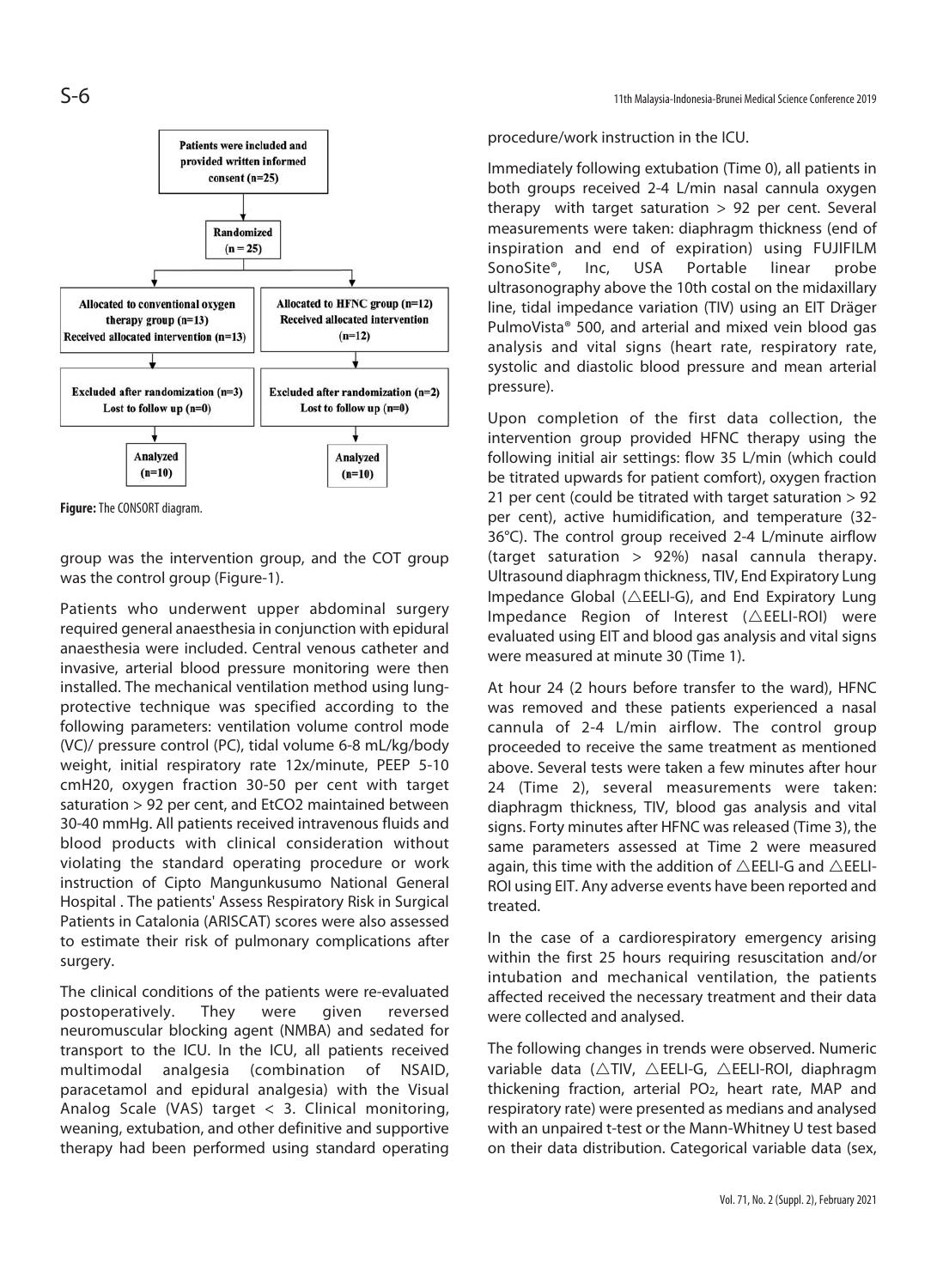age, BMI, ASA score, P-POSSUM score and ARISCAT score) were presented as percentages and compared using the  $\chi$ 2 test or an alternative test. Analysed data with a mean value (p-value) < 0,05 were deemed to be significant. Data collected from both groups at each collection time were analysed using the Statistical Package for the Social Sciences (SPSS) software version 23.0 (SPSS Inc, Chicago, III, USA).

**Table-1:** Baseline demographic data of the two groups.

| <b>Characteristics</b>   |             | $COT (n = 10)$     | HFNC $(n = 10)$     |  |
|--------------------------|-------------|--------------------|---------------------|--|
| Sex:                     | Male $(\%)$ | 4(40)              | 4(40)               |  |
|                          | Female (%)  | 6(60)              | 6(60)               |  |
| Age (years)              |             | $47(24 - 64)$      | $52.5(33-66)$       |  |
| BMl (kg/m <sup>2</sup> ) |             | 23,91 (15,22-29,5) | 23,21 (17,58-29,35) |  |
| ASA Score: ASA 2 (%)     |             | 5(50)              | 5(50)               |  |
|                          | ASA 3 (%)   | 5(50)              | 5(50)               |  |
| P-POSSUM Score           |             | $2,0(0,7-7,0)$     | $4,8(0,7-9,6)$      |  |
| <b>ARISCAT Score</b>     |             | $38(31 - 55)$      | $41(34 - 52)$       |  |

ARISCAT: Assess Respiratory Risk in Surgical Patients in Catalonia; ASA: American Society of Anaesthesiologists; BMI: Body Mass Index; P-POSSUM: Portsmouth Physiological and Operative Severity Score for the Enumeration of Mortality and Morbidity.

**Table-2:** Comparison of the outcomes of the two groups.

#### **Results**

During the study period, 25 patients met the inclusion criteria. Five were excluded due to postoperative withdrawal (n=4) or a denial of consent (n=1). The reasons for postoperative withdrawal were changes in the routine of surgery or anaesthesia. Both groups were found to have substantially similar demographic baseline data. The remaining 20 patient characteristics and data on oxygenation therapy are presented in Table-1.

Notable results were found for the TIV at Time 0 ( $p =$ 0,001) and Time 1 ( $p = 0.002$ ), as well as for PO2 from Time 1 ( $p = 0.001$ ). The outcomes are presented in Table-2.

# **Discussion**

Although Perbet et al 2015. showed that HFNC oxygen therapy enhanced lung volume and oxygen, Umbrello et al 2015. concluded that increasing ventilation support had significantly changed and decreased diaphragm TF.10,17 Nonetheless, in this study, researchers found differences were in baseline (T0) lung distribution (EIT parameters) and diaphragm thickening ratio, so that it was not possible to do so. No clinical and statistical differences found between the two groups with respect

| <b>Parameters</b>        |                           | <b>COT vs HFNC</b>                        |                        |                        |
|--------------------------|---------------------------|-------------------------------------------|------------------------|------------------------|
|                          | T <sub>0</sub>            | T1                                        | T <sub>2</sub>         | T <sub>3</sub>         |
| $\triangle TIV$          | $19,0(-1-88)$ vs          | $21,0(-3-86)$ vs                          | $7,0(-14-120)$ vs      |                        |
|                          |                           |                                           |                        | $23,5(-1-126)$ vs      |
|                          | $-4,0(-73-10)$            | $-15,5(-9514)$                            | $-4,0(-79-21)$         | $-2,5(-78-68)$         |
|                          | $(P = 0.001)$             | $(P = 0.002)$                             | $(P = 0.045)$          | $(P = 0.011)$          |
| $\triangle$ EELI-G       |                           | $0,18(-1,88-1,24)$ vs                     |                        | $0,16(-1,15-0,77)$ vs  |
|                          |                           | $0,14(-0,54-0,42)$                        |                        | $-0,20(-0,40-0,44)$    |
|                          |                           | $(P = 0.762)$                             |                        | $(P = 0.075)$          |
| $\triangle$ EELI-ROI     |                           | $-0,22$ ( $-0,98-0,95$ ) vs               |                        | $-0,00(-3,76-0,79)$ vs |
|                          |                           | $0,1(-0,30-0,31)$                         |                        | $-0,03(-0,42-1,31)$    |
|                          |                           | $(P = 0.064)$                             |                        | $(P = 0.650)$          |
| DTF(%)                   | $14,95$ $(2,37-28,43)$ vs | 7,28 (0,00-32,42) vs                      | 11,82 (4,30-26,01) vs  | $13,13(6,47-19,92)$ vs |
|                          | 27,80 (10,19-40,99)       | 24,94(10,69-36,52)                        | 20,03 (9,09-25,00)     | 23,72(8,16-37,74)      |
|                          | $(P = 0.010)$             | $(P = 0.01)$                              | $(P = 0.185)$          | $(P = 0.049)$          |
| <b>MAP</b>               | 84 (69-103) vs            | $84.5(65 - 102)$ vs                       | 76 (64-103) vs         | 77 (66-105) vs         |
|                          | $87(67 - 119)$            | 79 (63 - 108)                             | 75 (65-98)             | 78.5 (60-100)          |
|                          | $(P = 0.940)$             | $(P = 0.705)$                             | $(P = 1.000)$          | $(P = 0.623)$          |
| <b>Heart Rate</b>        | 95 (66-117) vs            | 93.5 (62-115) vs 89.5 (67-109)            | 95 (58-129) vs         | 98 (58-136) vs         |
|                          | $97.5(60 - 116)$          | $(P = 0.545)$                             | 82 (72-117)            | $82.5(72 - 111)$       |
|                          | $(P = 0.791)$             |                                           | $(P = 0.257)$          | $(P = 0.284)$          |
| <b>Respiratory Rate</b>  | $20.5(12-28)$ vs          | $20.5(10-29)$ vs                          | $21.5(12-30)$ vs       | $21(13-30)$ vs         |
|                          | $18.5(15-27)$             | $18(8-24)$                                | $18(12 - 21)$          | $17(7-24)$             |
|                          | $(P = 0.791)$             | $(P = 0.424)$                             | $(P = 0.304)$          | $(P = 0.150)$          |
| Arterial PO <sub>2</sub> | 195,30 (140,1-231,4) vs   | 137,10 (99,9-214,0) vs 93,95 (71,8-156,9) | 166,90 (78,9-216,0) vs | 143,75 (95,0-197,4) vs |
|                          | 143,25 (77,7-256,1)       | $(P = 0.001)$                             | 143,70 (79,8-204,2)    | 157,15 (82,3-198,0)    |
|                          | $(P = 0, 112)$            |                                           | $(P = 0.762)$          | $(P = 0.705)$          |

DTF: Diaphragm Thickening Fraction; T0: Time 0; T1: Time 1; T2: Time 2; T3: Time 3; TIV: Tidal Impedance Variation; EELI-G: End Expiratory Lung Impedance Global; EELI-ROI: End Expiratory Lung Impedance Global; EELI-ROI: En Region of Interest.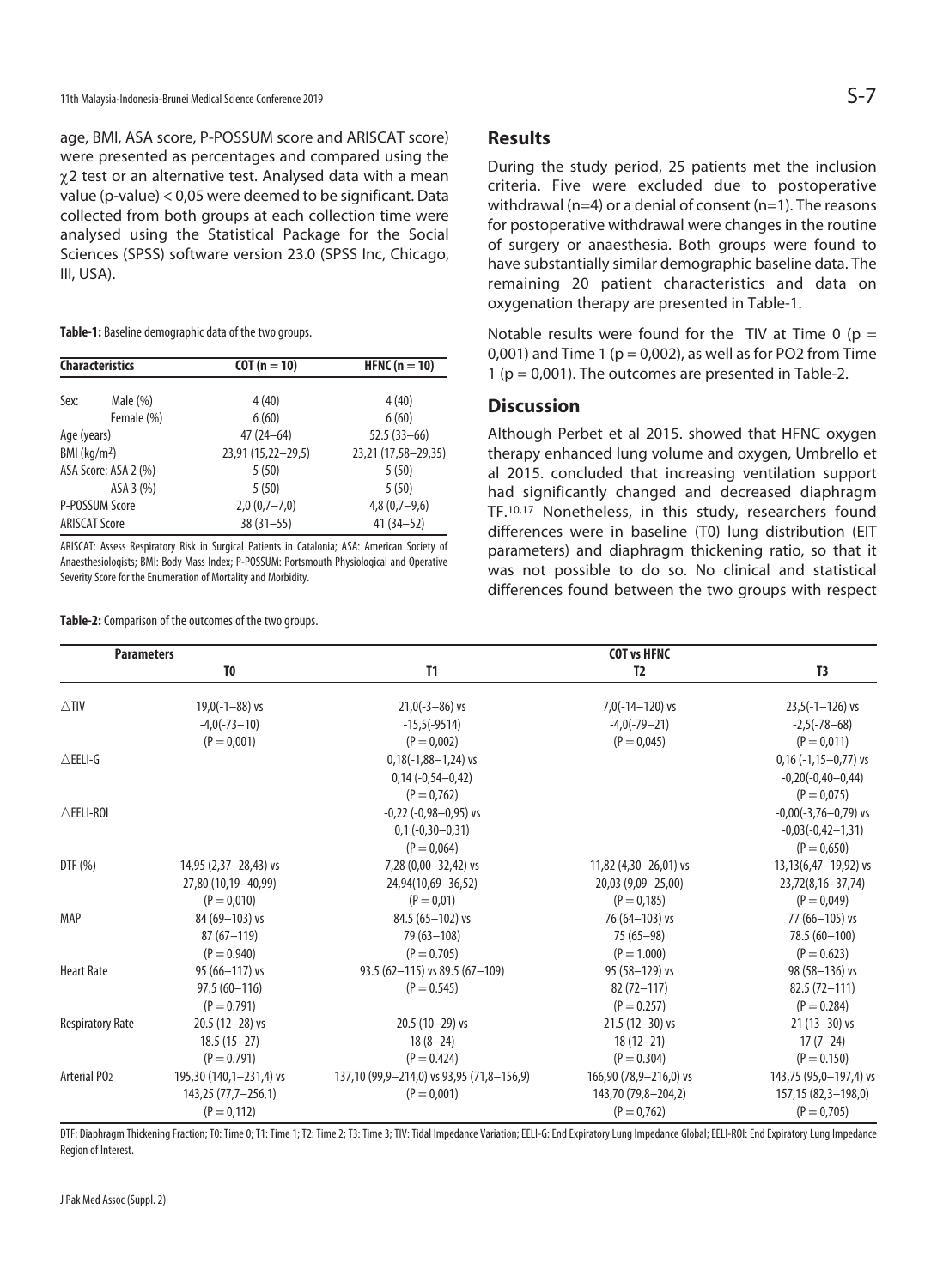to heart rate and respiratory rate, as opposed to previous studies that identified lower respiratory rates among HFNC patients and following intervention.17,18 The mean arterial PO2 measurement for the COT group at Time 1 (137.10 mmHg) was significantly higher than that for the HFNC group (93.95 mmHg), with  $p = 0.001$ . However, due to the limited sample size of this study, one must be careful in interpreting this result. The disparity between arterial PO2 measurements could be clarified by the improved oxygen titration capability of the HFNC system.22 The fraction of oxygen in both groups was titrated to maintain  $> 92$  per cent by pulse oximetry; nevertheless, a few patients in the HFNC group required oxygen fractions above 21%. Due to the high flow nature of the gas delivery in the HFNC system, it has been estimated that during every inspiration, each patient in the HFNC group breathed a constant fraction of oxygen.23 Patients in the COT group may have inhaled different fractions of oxygen depending on tidal volume, as the lower tidal volume, the higher the fraction of oxygen. This limited the risk of hyperoxia in the HFNC group. Only one patient in the HFNC group had nasal discomfort.

This study was feasible after a minor adjustment of the study protocol, in particular the improvement of communication technique used to clarify the study, obtain consent and control the discomfort of patients. Further sample recruitment was required to achieve statistical and clinical conclusions.

# **Conclusion**

There were no clinical and statistical variations in postoperative diaphragm contraction and lung distribution between COT and HFNC oxygen therapy in patients undergoing upper abdominal surgery. Further recruitment of the sample was therefore necessary.

**Acknowledgement:** The authors would like to thank all patients who participated in this study. Thanks are also due to Krisna, Department of Radiology, Faculty of Medicine, Universitas Indonesia — Cipto Mangunkusumo National General Hospital, as well as nurses and anaesthesiology residents working in the ICU, without whom this study would never have been successful.

### **Disclaimer:** None.

### **Conflict of Interest:** None.

### **Funding Disclosure:** None.

# **References**

- 1. Miskovic A, Lumb AB. Postoperative pulmonary complications. Br J Anaesth 2017;118:317-34. doi: 10.1093/bja/aex002.
- 2. Dimick JB, Chen SL, Taheri PA, Henderson WG, Khuri SF, Campbell

DA Jr. Hospital costs associated with surgical complications: a report from the private-sector National Surgical Quality Improvement Program. J Am Coll Surg 2004;199:531-7. doi: 10.1016/j.jamcollsurg.2004.05.276.

- 3. Patel K, Hadian F, Ali A, Broadley G, Evans K, Horder C, et al. Postoperative pulmonary complications following major elective abdominal surgery: a cohort study. Perioper Med (Lond) 2016;5:10. doi: 10.1186/s13741-016-0037-0.
- 4. Marsawidjaya SK, Ujainah ZN, Perdana A, Murdani A. Validation of Arozullah Risk Index Score to Predict Lung Complications in Postoperative Patients at RSCM. Ina J CHEST Crit and Emerg Med 2016;3:45-53.
- 5. Futier E, Paugam-Burtz C, Constantin JM, Pereira B, Jaber S. The OPERA trial - comparison of early nasal high flow oxygen therapy with standard care for prevention of postoperative hypoxemia after abdominal surgery: study protocol for a multicenter randomized controlled trial. Trials 2013;14:341. doi: 10.1186/1745- 6215-14-341.
- 6. Futier E, Marret E, Jaber S. Perioperative positive pressure ventilation: an integrated approach to improve pulmonary care. Anesthesiology 2014;121:400-8. doi: 10.1097/ALN.0000000000000335.
- 7. Nishimura M. High-flow nasal cannula oxygen therapy in adults. J Intensive Care 2015;3:15. doi: 10.1186/s40560-015-0084-5.
- 8. Ni YN, Luo J, Yu H, Liu D, Liang BM, Yao R, et al. Can high-flow nasal cannula reduce the rate of reintubation in adult patients after extubation? A meta-analysis. BMC Pulm Med 2017;17:142. doi: 10.1186/s12890-017-0491-6.
- 9. Zhao H, Wang H, Sun F, Lyu S, An Y. High-flow nasal cannula oxygen therapy is superior to conventional oxygen therapy but not to noninvasive mechanical ventilation on intubation rate: a systematic review and meta-analysis. Crit Care 2017;21:184. doi: 10.1186/s13054-017-1760-8.
- 10. Perbet S, Bertran S, Longere B, Pereira B, Futier E, Constantin JM. Effect of high-flow nasal cannula oxygen ondiaphragmatic excursion and lung volumesdetermined by electrical impedance tomography. Intensive Care Med Exp 2015,3(Suppl 1):165. doi:10.1186/2197-425X-3-S1-A165
- 11. Narita M, Tanizawa K, Chin K, Ikai I, Handa T, Oga T, et al. Noninvasive ventilation improves the outcome of pulmonary complications after liver resection. Intern Med 2010;49:1501-7. doi: 10.2169/internalmedicine.49.3375.
- 12. Jaber S, Lescot T, Futier E, Paugam-Burtz C, Seguin P, Ferrandiere M, et al. Effect of Noninvasive Ventilation on Tracheal Reintubation Among Patients With Hypoxemic Respiratory Failure Following Abdominal Surgery: A Randomized Clinical Trial. JAMA 2016;315:1345-53. doi: 10.1001/jama.2016.2706.
- 13. Murase K, Chihara Y, Takahashi K, Okamoto S, Segawa H, Fukuda K, et al. Use of noninvasive ventilation for pediatric patients after liver transplantation: decrease in the need for reintubation. Liver Transpl 2012;18:1217-25. doi: 10.1002/lt.23491.
- 14. Lee BC, Kyoung KH, Kim YH, Hong SK. Non-invasive ventilation for surgical patients with acute respiratory failure. J Korean Surg Soc 2011;80:390-6. doi: 10.4174/jkss.2011.80.6.390.
- 15. Riera J, Pérez P, Cortés J, Roca O, Masclans JR, Rello J. Effect of highflow nasal cannula and body position on end-expiratory lung volume: a cohort study using electrical impedance tomography. Respir Care 2013;58:589-96. doi: 10.4187/respcare.02086.
- 16. Frerichs I, Amato MB, van Kaam AH, Tingay DG, Zhao Z, Grychtol B, et al. Chest electrical impedance tomography examination, data analysis, terminology, clinical use and recommendations: consensus statement of the TRanslational EIT developmeNt stuDy group. Thorax 2017;72:83-93. doi: 10.1136/thoraxjnl-2016-208357.
- 17. Umbrello M, Formenti P, Longhi D, Galimberti A, Piva I, Pezzi A, et al. Diaphragm ultrasound as indicator of respiratory effort in critically ill patients undergoing assisted mechanical ventilation: a